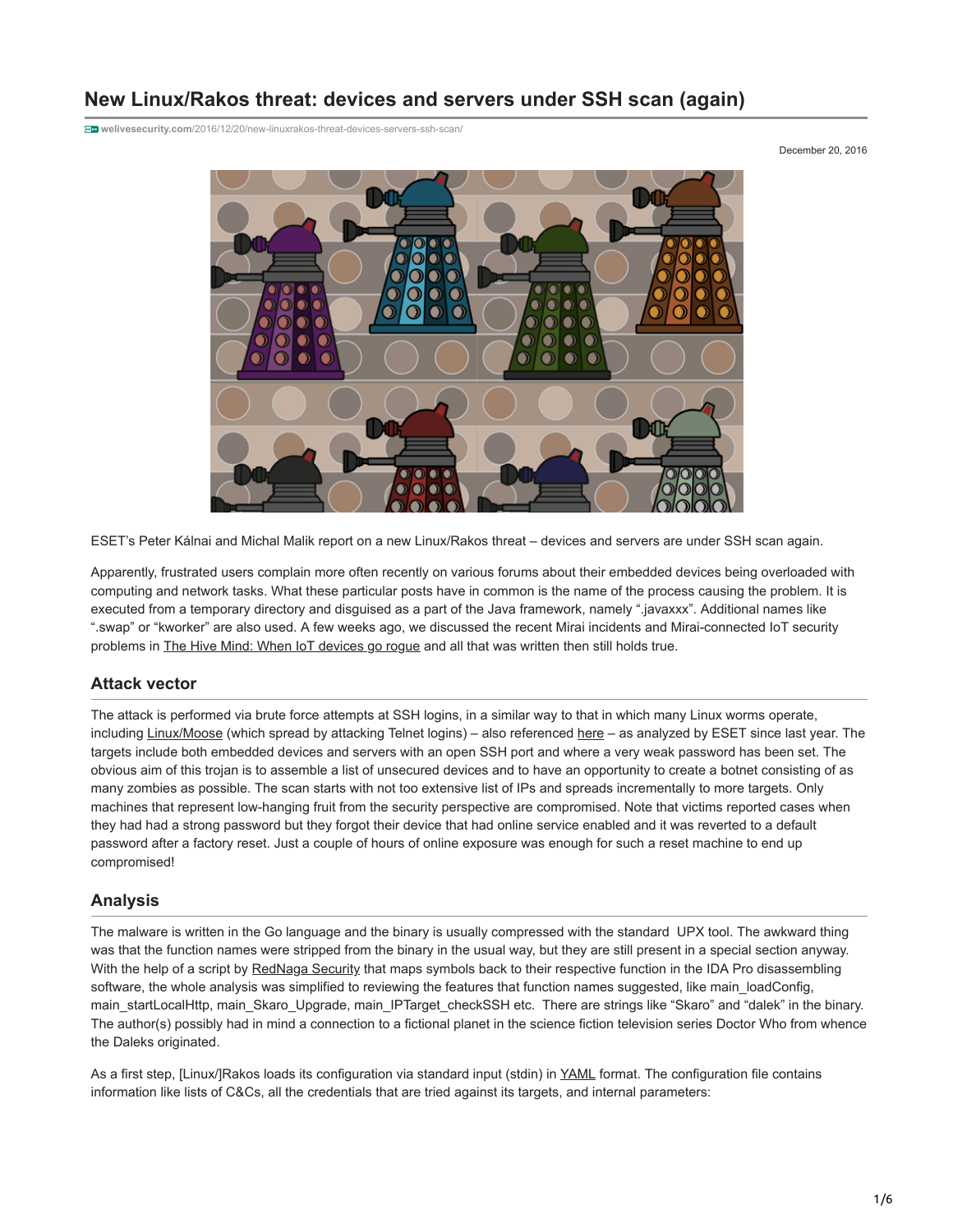|                            | "guest:1234",        | "user1:123456",        |
|----------------------------|----------------------|------------------------|
| version: 30                | "root:1111",         | "1:1".                 |
| logging: no                | "test:test",         | "root:1",              |
| generation: 0              | "support:password",  | "support:123456",      |
|                            | "admin:1",           | "nagios:nagios",       |
| skaro:                     | "test:test123",      | "demo:demo",           |
| ips:                       | "manager:manager",   | "admin:1111",          |
| - "193.0.178.151"          | "fax:fax",           | "PlcmSplp:PlcmSplp",   |
| $-$ "46.8.44.55"           | "service:service",   | "pos:pos",             |
| $-$ "5.34.183.231"         | "root:letmein",      | "support:12345",       |
| $-$ "185.82.216.125"       | "sales:sales",       | "root:baseball",       |
| $-$ "195.123.210.100"      | "guest:guest",       | "guest:12345",         |
| ping: $60$                 | "shell:sh",          | "admin:1234",          |
|                            | "enable:system",     | "apache:apache",       |
| checkers:                  | "user:password",     | "root:123456",         |
| $-$ "http://193.0.178.151" | "backup:backup",     | "adam:adam",           |
| - "http://46.8.44.55"      | "ftpuser:ftpuser",   | "root:alpine",         |
| - "http://5.34.183.231"    | "admin:password123", | "tester:retset",       |
| - "http://185.82.216.125"  | "monitor:monitor",   | "root:raspberry",      |
| - "http://195.123.210.100" | "bin:bin".           | "pi:raspberry",        |
| - "http://httpbin.org/ip"  | "root:ikwb",         | "administrator:1234",  |
| userpass: [                | "admin:manager",     | "admin:abc123",        |
| "root:qwerty",             | "oracle:oracle",     | "admin:qwerty",        |
| "user:admin",              | "test:12345",        | "root:openelec",       |
| "ubnt:ubnt",               | "bob:bob",           | "admin:admin1234",     |
| "root:12345",              | "user1:1234",        | "shipping:shipping",   |
|                            | "root:1234",         | "ftpuser:asteriskftp", |
|                            | "root:system",       | "operator:operator",   |
|                            | PlcmSplp:PlcmSplp",  |                        |

The full plain text Linux/Rakos configuration is available on ESET's Github: [https://github.com/eset/malware-ioc/tree/master/rakos.](https://github.com/eset/malware-ioc/tree/master/rakos)

Following this, it starts a **local** HTTP service available at http://127.0.0.1:61314. There are two reasons why this is installed: the first is as a cunning method for the future versions of the bot to kill the running instances regardless of their name by requesting http://127.0.0.1:61314/et; second, it tries to parse a URL query for parameters "ip", "u", "p" by requesting http://127.0.0.1:61314/ex. The purpose of this /ex HTTP resource is still unclear at the time of writing and it seems not to be referenced elsewhere in the code.

The bot also creates a web server listening on all interfaces. In the early versions, it was listening on TCP port 13666, but now the port is picked randomly from 20,000 to 60,000. Sending a remote request to the device on this port returns the response ...

{"origin":"192.168.18.1″}

… where the IP address corresponds to the client side. This output is in the same format as the public test server [http://httpbin.org](http://httpbin.org/ip) with /ip request. On the side running Linux/Rakos, one might see the following logged to stdout:

"{2016/11/21 09:02:03 INFO StartChecker.func1 ▶ 001 check: 192.168.18.1}"

Next, it sends an initial HTTP request containing important information about the victim device to https://{C&C}/ping. The data sent may appear as follows (some fields have been edited):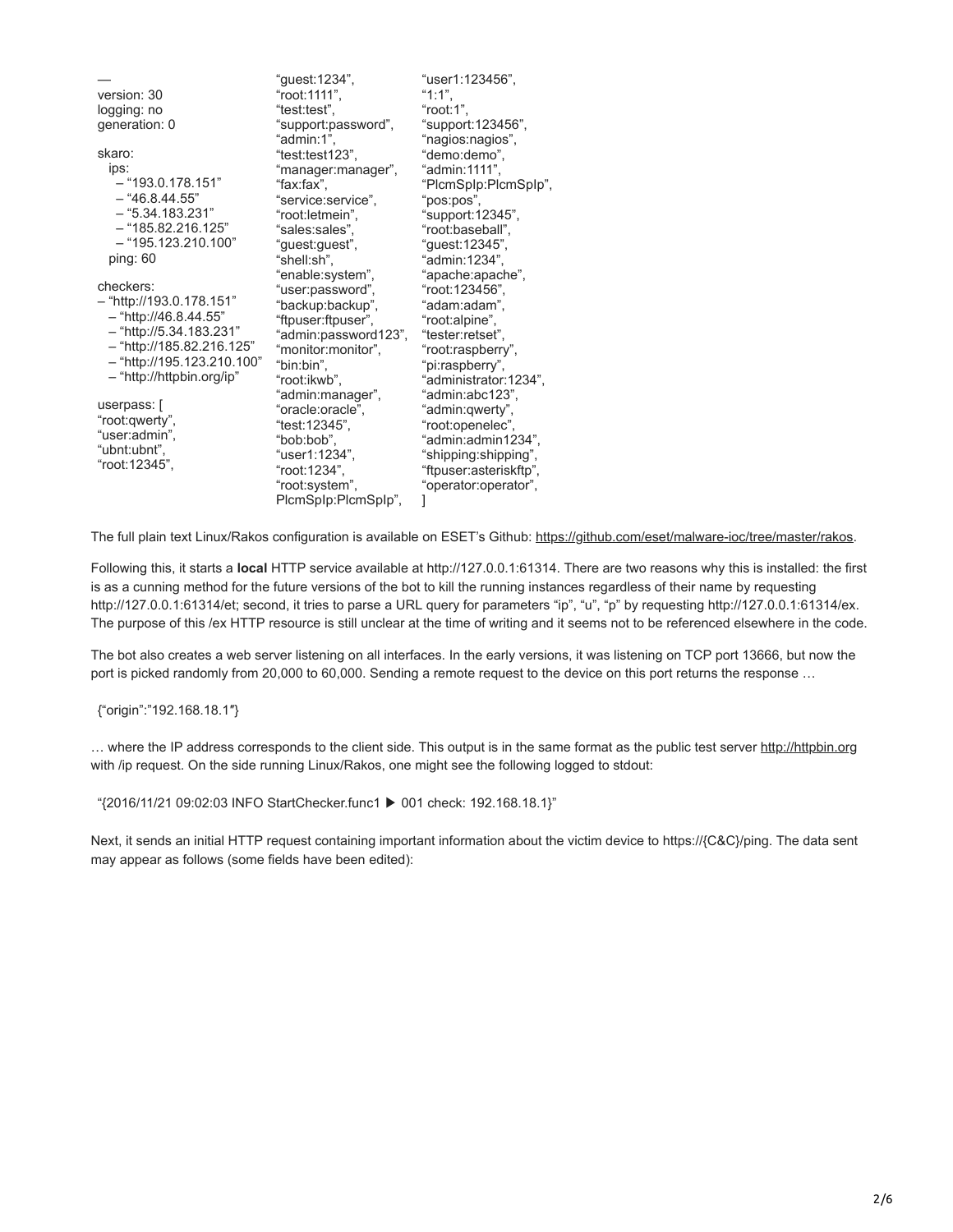```
{
 .<br>'arch": "amd64",
"config": 30,
"fork": 0,
"generation": 0,
"ip": "192.168.18.1",
"origin": "unknown",
"password": "shipping",
"services:": {"http":{"addr":"192.168.18.1:80″,"available":false,"running":false},
"dns":{"addr":"","available":false,"running":false},
"checker":{"addr":"192.168.18.1:22418″,"available":false,"running":true}},
"stats": {
    "cnt": "load: 0 scan: 0 bless: 0 sm:0 ins: 0 mem: 2692k",
    "cpu": "1 x Intel(R) Core(TM) i7-4790 CPU @ 3.60GHz 3591Mhz",
    "facts": "host: ubuntu pid: 10219 uid: 0 args: [/tmp/.javaxxx]",
 "load": "1.14 0.45 0.17",
 "mem": "592MB / 1983MB free (35.21% used)"},"uptime": 514,
"username": "shipping",
"uuid": "ab-97-b1-d5-2d-8f",
"version": 706
}
```
The main feature of this bot is its scanning of the SSH service on various IP addresses, which are obtained from the C&C server by asking for the list located at https://{C&C}/scan. This list seems to be modified frequently. The previous versions of the trojan also scanned for the SMTP service, but the attackers have disabled this feature in current build. We speculate that this feature might be under further development together with additional network scanning features.

The main attack is performed as follows: if one of the username:password pairs from the configuration file results in a successful login to one of the target devices connection to target is successful, two commands are run on that newly-accessed victim (id, uname -m), and other checks are performed and their results reported. Finally the binary checks whether if it is possible to upload to the new victim and does so if the answer is affirmative. We simulated an attack locally with two targets picked, 127.0.0.1 and 127.0.0.100 (originally, the attackers try 200 simultaneous targets every 10 seconds). Suppose the bot fails to connect to the first one which it then marks as FORGET, while the latter one is successful with the INSTALL notice (a SSH connection was established with the correct shipping:shipping login credentials; also note that the uploaded executable is deleted immediately after execution):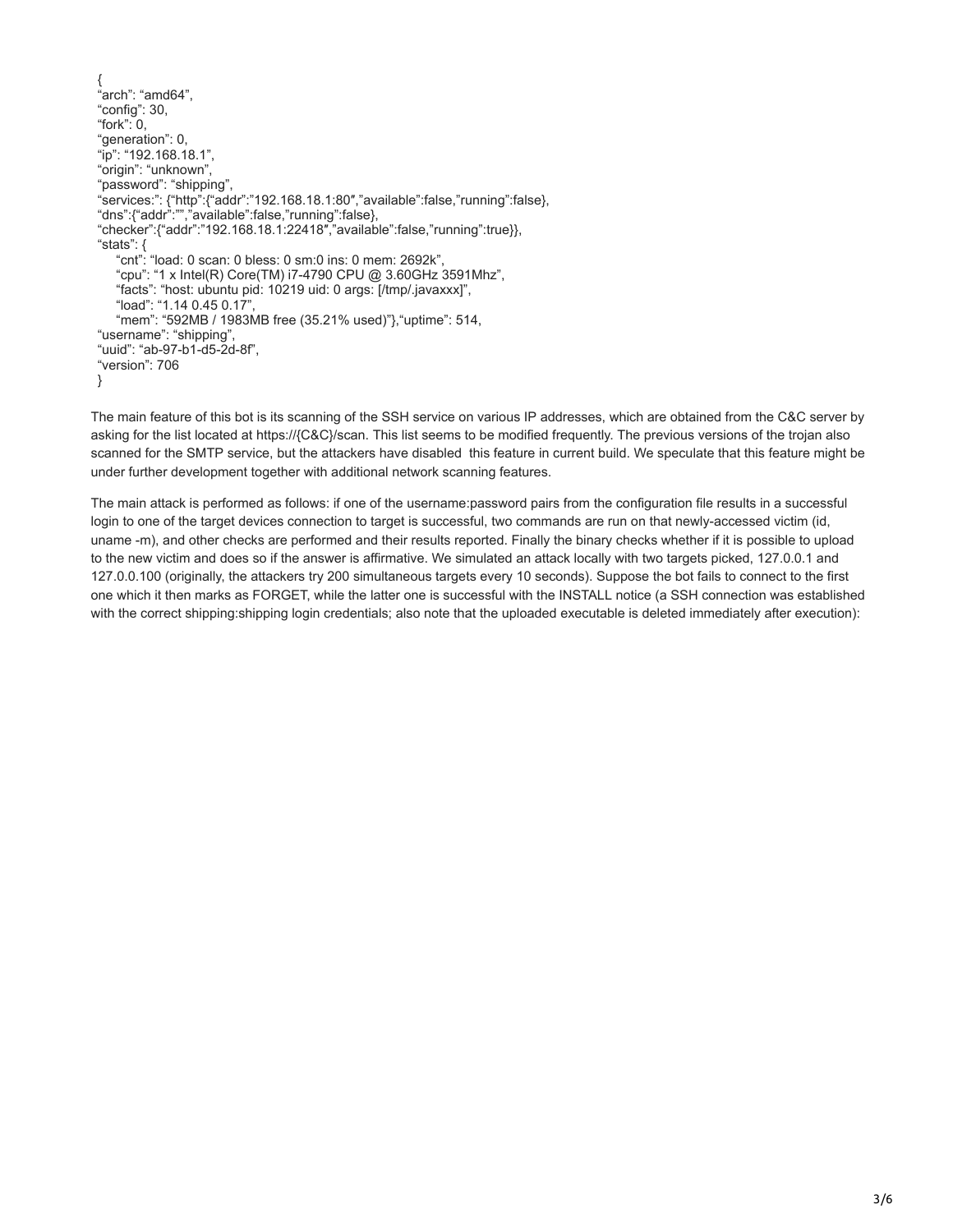Moreover, the backdoor is capable of:

- updating the configuration file (from https://{C&C}/upgrade/vars.yaml)
- upgrading itself

No unequivocally malicious activities that might be expected, like DDoS attacks or spam spreading (yet!), are implemented. However, sending back the IP address, username and password allows the attackers to do anything they want with the machine afterwards. Together with the foul language used in the code, we think it is unlikely that this is just an invasive but innocent experiment or an unfortunate exercise in academic research.

There are reports online about the compromises. For example, one from August 23rd, 2016, may be found on [Pastebin](http://pastebin.com/pzeFBbuu). The table below contains the output of running "lsof –n" on the guilty process. Note that the IP address ranges tried by SSH attempts seem random:

**CMD PID USER FD TYPE SIZE/OFF NODE NAME**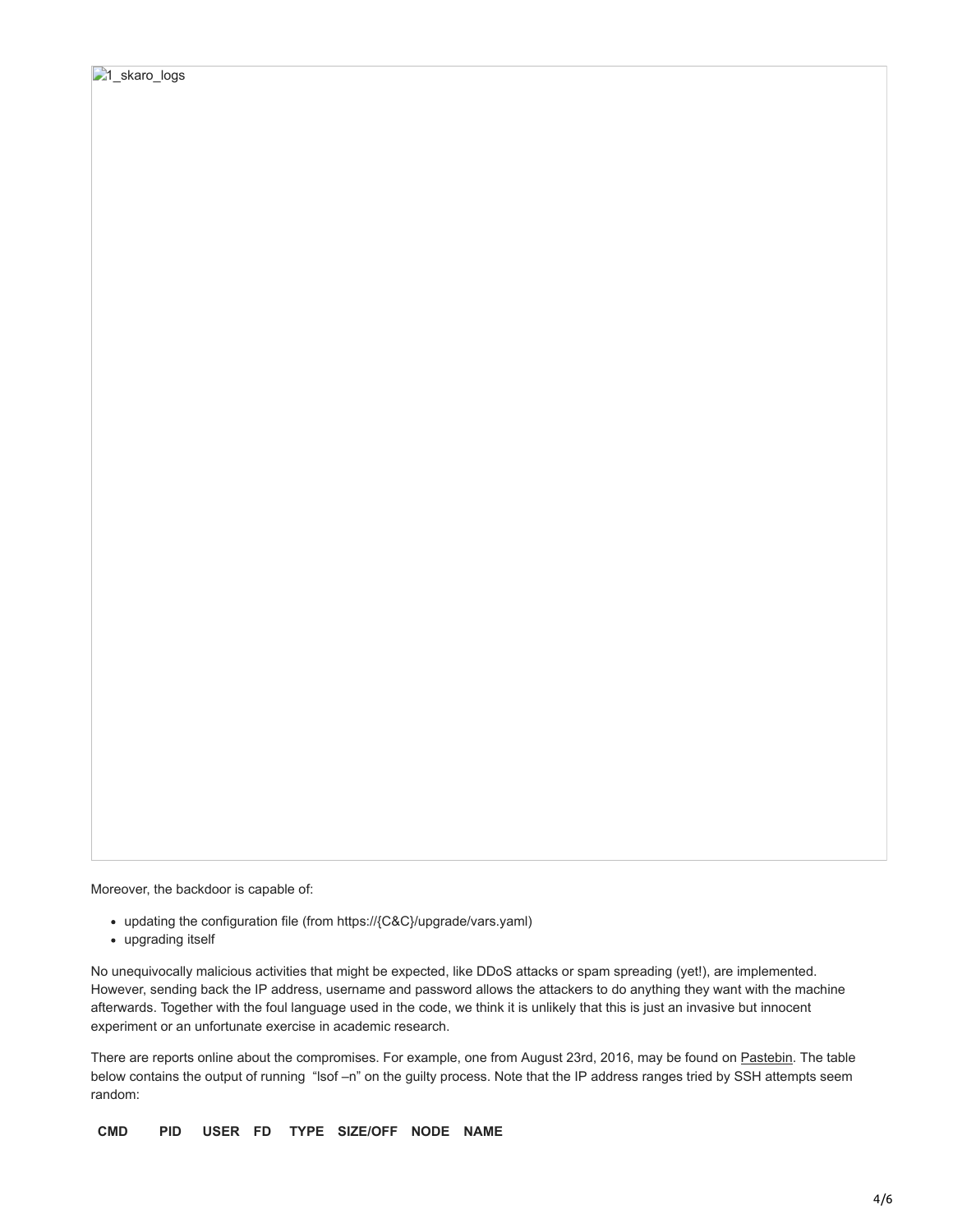| <b>CMD</b>    | <b>PID</b> | <b>USER</b> | <b>FD</b> | <b>TYPE</b>      | <b>SIZE/OFF</b> | <b>NODE</b> | <b>NAME</b>                              |               |
|---------------|------------|-------------|-----------|------------------|-----------------|-------------|------------------------------------------|---------------|
| .javaxxx      | 2773       | root        | txt       | <b>REG</b>       | 5822568         |             | /tmp/.javaxxx                            | (deleted)     |
| .javaxxx      | 2773       | root        | 5u        | IP <sub>v6</sub> | 0t <sub>0</sub> | <b>TCP</b>  | *:13666                                  | (LISTEN)      |
| .javaxxx      | 2773       | root        | 6u        | IPv4             | 0t <sub>0</sub> | <b>TCP</b>  | 127.0.0.1.61314                          | (LISTEN)      |
| .javaxxx 2773 |            | root        | 7u        | IPv4             | 0t <sub>0</sub> | TCP         | 192.168.88.210.59958->66.209.103.211.ssh | (ESTABLISHED) |
| .javaxxx      | 2773       | root        | 10u       | IP <sub>v4</sub> | 0t <sub>0</sub> | <b>TCP</b>  | 192.168.88.210:57370->139.196.21.134:ssh | (ESTABLISHED) |
| .javaxxx      | 2773       | root        | 13u       | IPv4             | 0t <sub>0</sub> | <b>TCP</b>  | 192.168.88.210.52507->148.75.167.198.ssh | (SYN SENT)    |
| .javaxxx      | 2773       | root        | 16u       | IPv4             | 0t <sub>0</sub> | <b>TCP</b>  | 192.168.88.210:54746->208.9.162.70:ssh   | (SYN SENT)    |
| .javaxxx 2773 |            | root        |           | 17u IPv4         | 0t <sub>0</sub> | <b>TCP</b>  | 192.168.88.210:54533->148.75.167.191:ssh | (SYN SENT)    |
| .javaxxx      | 2773       | root        | 18u       | IPv4             | 0t <sub>0</sub> | <b>TCP</b>  | 192.168.88.210.51856->139.196.20.79:ssh  | (ESTABLISHED) |
| .javaxxx      | 2773       | root        | 19u       | IPv4             | 0t <sub>0</sub> | <b>TCP</b>  | 192.168.88.210:57210->208.9.162.95:ssh   | (SYN SENT)    |
| .javaxxx      | 2773       | root        | 24u       | IPv4             | 0t <sub>0</sub> | <b>TCP</b>  | 192.168.88.210:45946->148.75.167.99:ssh  | (SYN SENT)    |
| .javaxxx      | 2773       | root        | 25u       | IPv4             | 0t <sub>0</sub> | <b>TCP</b>  | 192.168.88.210:55928->208.9.162.25:ssh   | (SYN SENT)    |
| .javaxxx      | 2773       | root        | 27u       | IPv4             | 0t <sub>0</sub> | <b>TCP</b>  | 192.168.88.210:50041->139.196.21.177:ssh | (ESTABLISHED) |

### **Mitigation and cleanup**

The trojan isn't able to maintain persistence after the system is rebooted. Instead, available devices may be compromised repeatedly.

The steps needed to clean up after a compromise are as follows:

- connect to your device using SSH/Telnet,
- look for a process named .javaxxx,
- run commands like netstat or lsof with -n switch to confirm that it is responsible for unwanted connections,
- (voluntarily) collect forensic evidence by dumping the memory space of the corresponding process (with gcore for example). One could also recover the deleted sample from /proc with cp /proc/{pid}/exe {output\_file}
- the process with the -KILL

Needless to say that victims have to secure their SSH credentials and have to do that after every factory reset.

We also prepared a plugin for Volatility Framework called vf\_ioc\_linux\_rakos\_a.py that would detect indicators of compromise if a whole memory dump supported by this framework is acquired. Moreover, it extracts from the malicious process space data such as configuration or information sent to the C&C. It is available here: <https://github.com/eset/malware-ioc/tree/master/rakos>

### **Conclusion**

We have presented here another example of a Linux backdoor spreading through a well-known channel. It seems worthwhile for attackers to write new pieces of malicious software to misuse loopholes in the current state of network security. Our advice is this: Don't build walls around your devices from sticks and straws, but from bricks and stones. The internet is a windy place.

*Special thanks to [Marc-Étienne Léveillé.](http://www.welivesecurity.com/author/marc-etienne)*

#### **IoCs**

#### **Samples**

The malware binary is removed after successful execution therefore there are not many samples collected.

| SHA <sub>1</sub>                         | First seen | Arch                             | <b>Size</b> | Version |
|------------------------------------------|------------|----------------------------------|-------------|---------|
| f80836349d6e97251030190ecd30dda0047f1ee6 |            | 2016-08-17 EM X86 64 7 360 928 B |             | 688     |
| def04ec688ac6b41580dd3a6e78445b56536ba34 |            | 2016-09-27 EM X86 64 1 606 936 B |             | 694     |